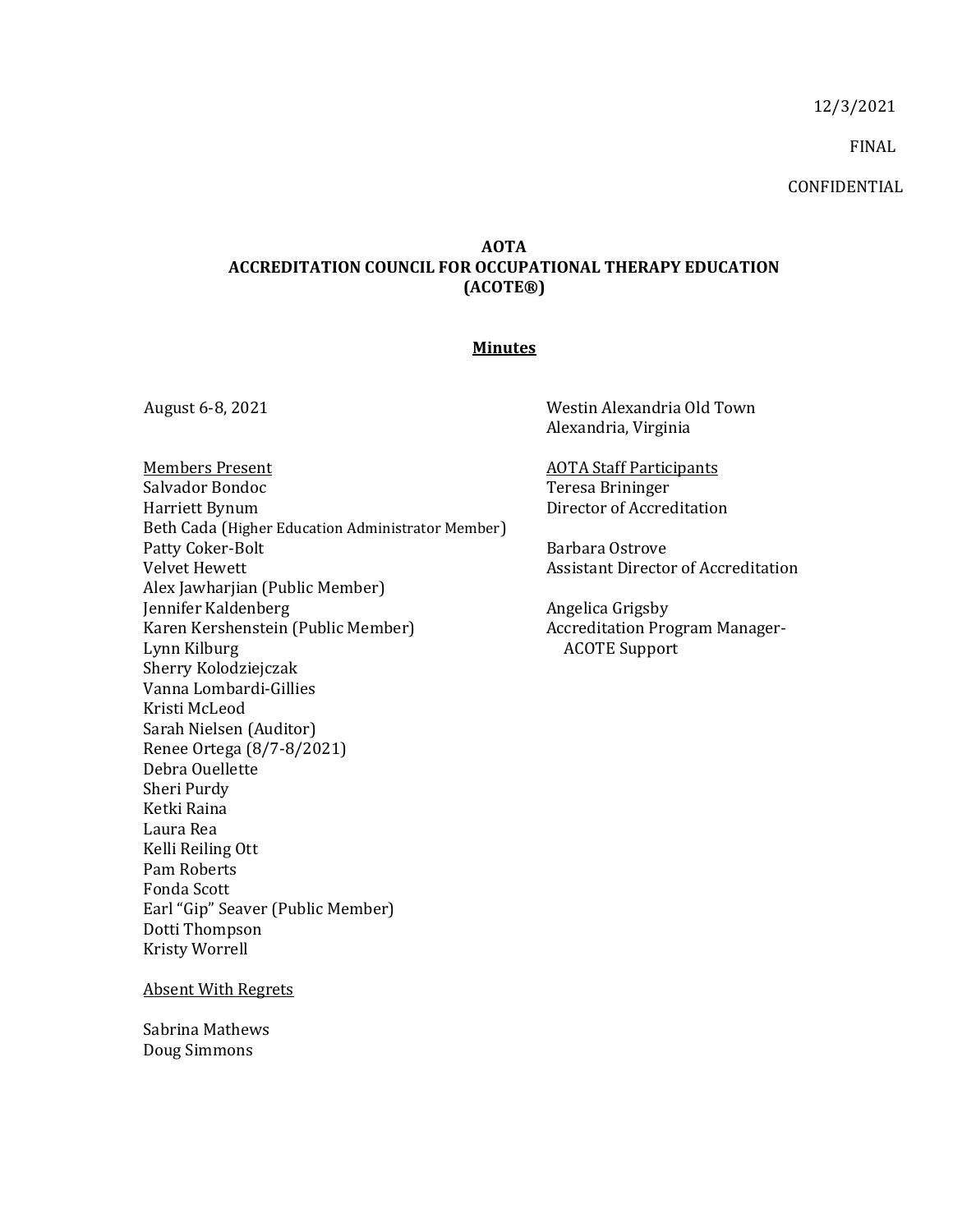## **MINUTES AOTA ACCREDITATION COUNCIL FOR OCCUPATIONAL THERAPY EDUCATION (ACOTE®) AUGUST 6-8, 2021, ALEXANDRIA, VIRGINIA**

| <b>TOPIC</b>                                          | <b>ACTION</b>                                                                                                                                                                                                                                                                                                                                                                                                                                                                                                                                                                                                                                                                                                                                                                                                                                                                                            | <b>RESPONSIBLE</b> |
|-------------------------------------------------------|----------------------------------------------------------------------------------------------------------------------------------------------------------------------------------------------------------------------------------------------------------------------------------------------------------------------------------------------------------------------------------------------------------------------------------------------------------------------------------------------------------------------------------------------------------------------------------------------------------------------------------------------------------------------------------------------------------------------------------------------------------------------------------------------------------------------------------------------------------------------------------------------------------|--------------------|
| <b>CALL TO ORDER</b>                                  | The ACOTE Roster was routed for correction. The Working Rules of the Day and the<br>Conflict of Interest Policy were briefly reviewed.                                                                                                                                                                                                                                                                                                                                                                                                                                                                                                                                                                                                                                                                                                                                                                   |                    |
| <b>USDE RECOGNITION</b>                               | <b>ACOTE ACTION:</b> (Motion #1)<br>M/P Accept the new accreditation categories as defined in the PowerPoint<br>presentation:<br>Accreditation<br><b>Accreditation with Conditions</b><br>Continuing Accreditation with Warning<br>$\bullet$<br>Continuing Accreditation with Probation<br><b>ACOTE ACTION:</b> (Motion #2)<br>M/P Implement the revised ACOTE Policy IV.C. "Classification of Accreditation<br>Categories" for the 2021/2022 on-site year.                                                                                                                                                                                                                                                                                                                                                                                                                                              |                    |
|                                                       | <b>ACOTE CHARGE: (T. BRININGER)</b><br>Revise ACOTE Policy IV.C. "Classification of Accreditation Categories" as approved<br>by ACOTE for implementation in the 2021/2022 on-site year, ensure consistency in<br>all documents if needed, and disseminate to stakeholders.                                                                                                                                                                                                                                                                                                                                                                                                                                                                                                                                                                                                                               | T. Brininger       |
| <b>MINUTES REVIEW</b>                                 | <b>ACOTE ACTION:</b> (Motion #3)<br>M/S/P Approve the Minutes of the April 10-11, 2021 ACOTE meeting as written.<br><b>ACOTE ACTION:</b> (Motion #4)                                                                                                                                                                                                                                                                                                                                                                                                                                                                                                                                                                                                                                                                                                                                                     |                    |
|                                                       | M/S/P Approve the Summary of Discussion of the April 10-11, 2021 ACOTE<br>meeting as written.<br><b>ACOTE ACTION:</b> (Motion #5)<br>M/S/P Approve the Confidential Minutes of the April 10-11, 2021 ACOTE meeting<br>as written.<br><b>ACOTE ACTION:</b> (Motion #6)<br>M/S/P Approve the May 26, 2021 ACOTE Conference Call Minutes as written.                                                                                                                                                                                                                                                                                                                                                                                                                                                                                                                                                        |                    |
| <b>ACOTE EDUCATION SESSION</b><br>- Composite Reports | <b>ACOTE CHARGE: (T. BRININGER)</b><br>Ensure that the RAE are aware that individual names may be identified in the<br>meeting with the program director while on site, but not identified in the exit<br>interview or ROSE findings.                                                                                                                                                                                                                                                                                                                                                                                                                                                                                                                                                                                                                                                                    | T. Brininger       |
| <b>REVIEW OF CONSENT</b><br><b>AGENDAS</b>            | <b>ACOTE ACTION:</b> (Motion #31)<br>M/S/P Adopt Consent Agenda #1-Reports of On-Site Evaluation as amended.<br><b>ACOTE ACTION:</b> (Motion #59)<br>M/S/P Adopt Consent Agenda #2-Reports of Candidacy Review and Reports of<br>Preaccreditation Review as amended.<br><b>ACOTE ACTION:</b> (Motion #93)<br>M/S/P Adopt Consent Agenda #3-2021 Interim Reports as amended.<br><b>ACOTE CHARGE: (T. BRININGER)</b><br>Update instructions on the Interim Report consent agenda to clarify that programs<br>with existing areas of noncompliance do not need to be removed from the consent<br>agenda for individual discussion and vote.<br><b>ACOTE ACTION:</b> (Motion #140)<br>M/S/P Adopt Consent Agenda #4-Program Director Credentials as amended.<br><b>ACOTE ACTION:</b> (Motion #178)<br>M/S/P Adopt Consent Agenda #5- Plans of Correction, Progress Reports, and<br>Other Reports as amended. | T. Brininger       |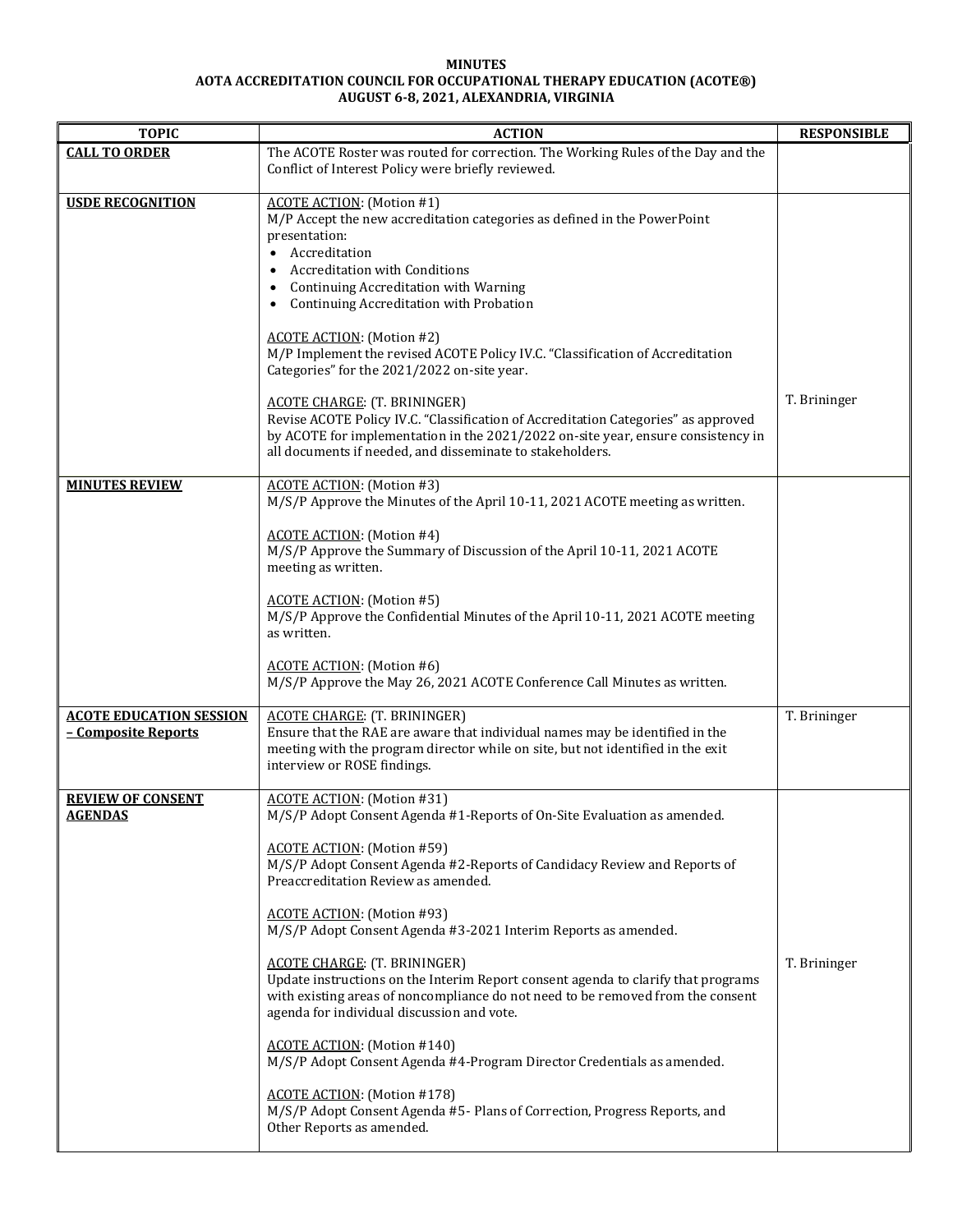| <b>TOPIC</b>                                                                 | <b>ACTION</b>                                                                                                                                                                                                                                                                                                                                                                                                                                                                                                                                                                                                                                                                                                                                                                                                                                                                                                                                                                                                                                                                                                           | <b>RESPONSIBLE</b> |
|------------------------------------------------------------------------------|-------------------------------------------------------------------------------------------------------------------------------------------------------------------------------------------------------------------------------------------------------------------------------------------------------------------------------------------------------------------------------------------------------------------------------------------------------------------------------------------------------------------------------------------------------------------------------------------------------------------------------------------------------------------------------------------------------------------------------------------------------------------------------------------------------------------------------------------------------------------------------------------------------------------------------------------------------------------------------------------------------------------------------------------------------------------------------------------------------------------------|--------------------|
| <b>DISCUSSION OF ITEMS</b><br><b>RAISED IN REVIEW OF</b><br><b>REPORTS</b>   |                                                                                                                                                                                                                                                                                                                                                                                                                                                                                                                                                                                                                                                                                                                                                                                                                                                                                                                                                                                                                                                                                                                         |                    |
| <b>Advising by Faculty</b>                                                   | <b>ACOTE CHARGE: (T. BRININGER)</b><br>Ensure that the next Educational Standards Review Committee (ESRC) considers<br>language to clarify licensure requirements for faculty teaching via distance<br>education.                                                                                                                                                                                                                                                                                                                                                                                                                                                                                                                                                                                                                                                                                                                                                                                                                                                                                                       | T. Brininger       |
| <b>ADDITIONAL LOCATION</b><br><b>POLICY</b>                                  | <b>ACOTE ACTION:</b> (Motion #300)<br>M/P Adopt the additional location definition to be in line with the federal definition<br>as follows:<br>An Additional Location is:<br>A facility that is geographically apart from the main campus, where instruction takes<br>place and it is possible for students to do one or more of the following:<br>Complete 50% or more of the courses in educational programs leading to a<br>1.<br>degree, certificate or other recognized educational credential.<br>Complete 50% or more of a degree completion program (even if degree<br>2.<br>completion program provides less than 50 percent of the courses leading to a<br>degree).<br>(Note 50% does not include Level II fieldwork or experiential component.)<br>There is no base or threshold number of students or distance from the campus<br>necessary for a facility to qualify as an additional location under this definition. An<br>additional location typically does not have a full range of administrative and student<br>services staffed by the facilities personnel. Such services may be provided from the |                    |
| <b>ACOTE STANDING</b>                                                        | main campus or another campus. There is no limit on the number of additional<br>locations a program may have.                                                                                                                                                                                                                                                                                                                                                                                                                                                                                                                                                                                                                                                                                                                                                                                                                                                                                                                                                                                                           |                    |
| <b>COMMITTEE REPORTS</b>                                                     |                                                                                                                                                                                                                                                                                                                                                                                                                                                                                                                                                                                                                                                                                                                                                                                                                                                                                                                                                                                                                                                                                                                         |                    |
| <b>Policies and Procedures Committee</b>                                     |                                                                                                                                                                                                                                                                                                                                                                                                                                                                                                                                                                                                                                                                                                                                                                                                                                                                                                                                                                                                                                                                                                                         |                    |
| <b>Program Staffing for</b><br>1.<br><b>Developing Programs</b><br>(AIP B.1) | <b>ACOTE ACTION:</b> (Motion #301)<br>M/P For developing programs, require the doctoral capstone coordinator to be hired<br>6 months prior to submission of the candidacy application.<br><b>ACOTE ACTION:</b> (Motion #302)<br>M/P For developing programs, require that the program director, academic<br>fieldwork coordinator, and the doctoral capstone coordinator be three separate<br>individuals.<br><b>ACOTE CHARGE: (T. BRININGER)</b><br>Revise ACOTE policies for implementation with new Letters of Intents for<br>developing programs to require the doctoral capstone coordinator to be hired 6<br>months prior to candidacy application (OTD programs only) and that the program<br>director, academic fieldwork coordinator, and doctoral capstone coordinator are<br>three separate individuals, ensure consistency in all documents if needed, and<br>disseminate to stakeholders.                                                                                                                                                                                                                  | T. Brininger       |
| <b>Additions or Changes</b><br>2.<br><b>Policy</b>                           | <b>ACOTE ACTION:</b> (Motion #303)<br>M/P Modify ACOTE Policy IV.B.1. "Additions or Changes" to require submission of a<br>significant change request for "a planned annual student enrollment increase of<br>25% or more since the last on site or approved change."<br><b>ACOTE CHARGE: (T. BRININGER)</b><br>Revise ACOTE Policy IV.B.1. "Additions or Changes" as approved by ACOTE to<br>require a significant change request for "a planned annual student enrollment<br>increase of 25% or more since the last on site or approved change" and disseminate<br>to stakeholders.                                                                                                                                                                                                                                                                                                                                                                                                                                                                                                                                   | T. Brininger       |